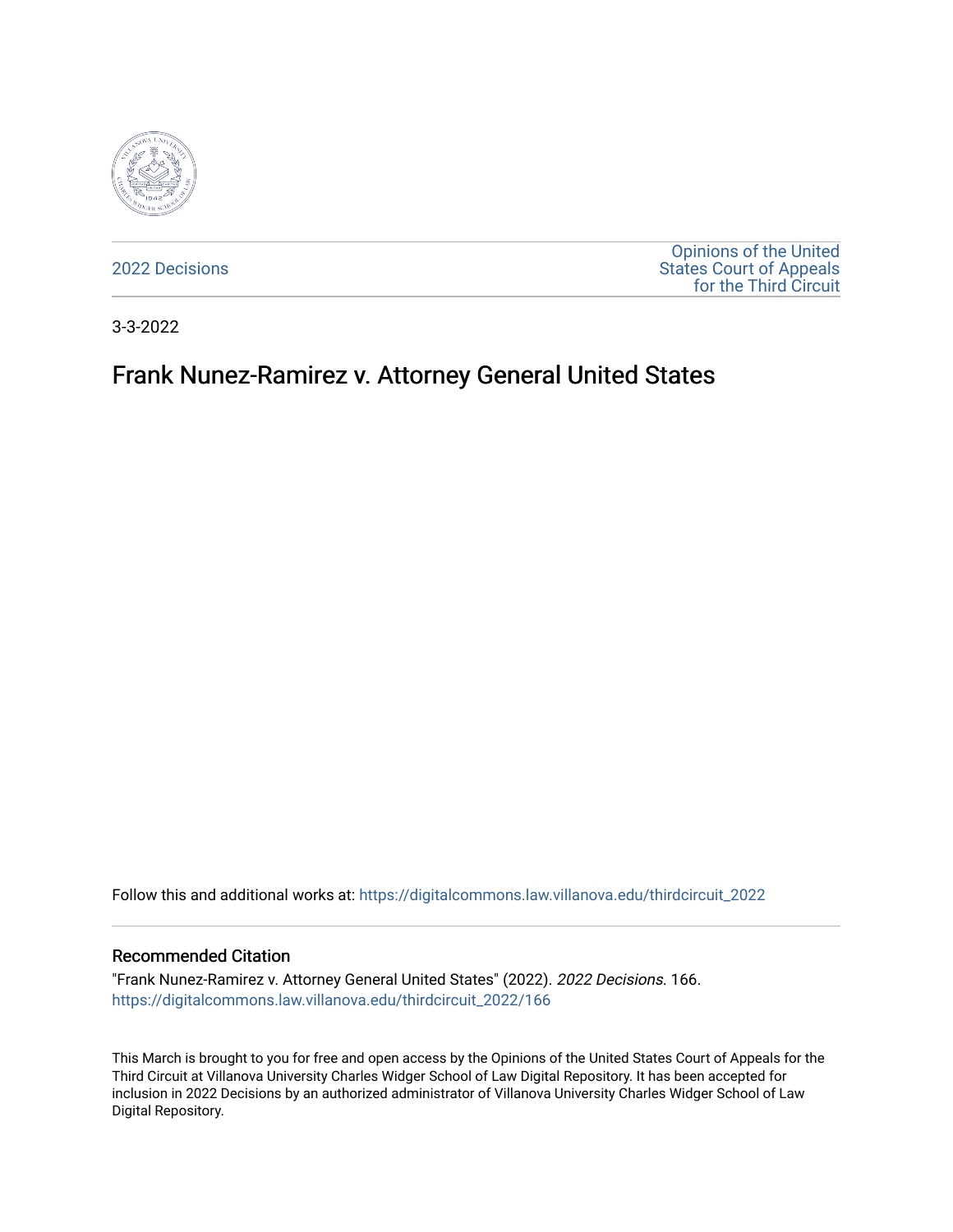## **NOT PRECEDENTIAL**

## UNITED STATES COURT OF APPEALS FOR THE THIRD CIRCUIT

 $\overline{\phantom{a}}$ 

No. 21-1428  $\frac{1}{2}$ 

## FRANK ANTHONY NUNEZ-RAMIREZ, Petitioner

v.

## ATTORNEY GENERAL OF THE UNITED STATES OF AMERICA  $\frac{1}{2}$

On Petition for Review from the Board of Immigration Appeals (Agency No. A094-354-686) Immigration Judge: Charles M. Honeyman

Submitted Pursuant to Third Circuit L.A.R. 34.1(a) January 25, 2022

 $\frac{1}{2}$ 

Before: CHAGARES, *Chief Judge*, McKEE, and MATEY, *Circuit Judges.*

(Filed: March 3, 2022)  $\overline{\phantom{a}}$  , where  $\overline{\phantom{a}}$ 

OPINION<sup>∗</sup>  $\frac{1}{2}$ 

<sup>∗</sup> This disposition is not an opinion of the full Court and, under I.O.P. 5.7, does not constitute binding precedent.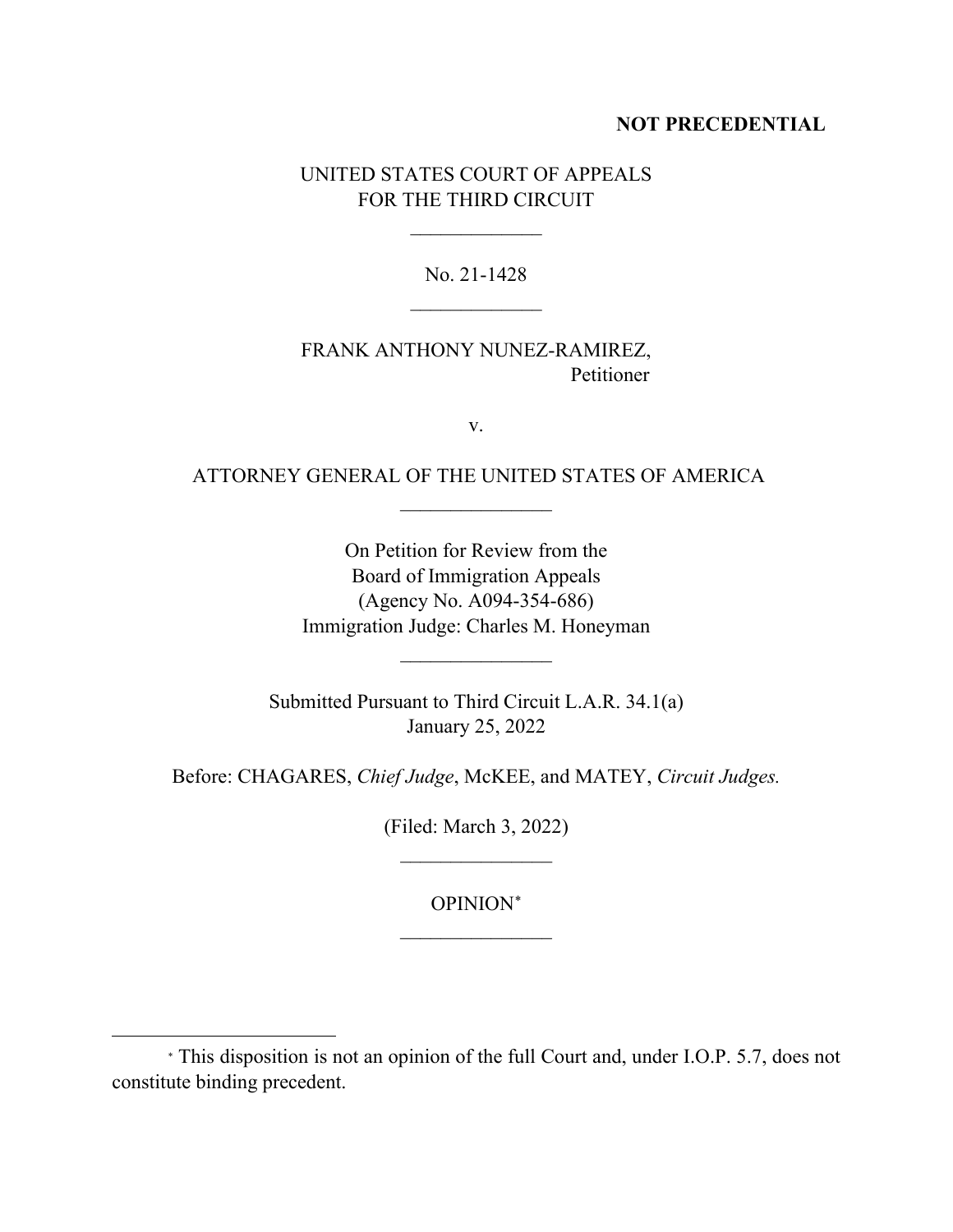#### MATEY, *Circuit Judge*.

Frank Anthony Nunez-Ramirez appeals the Board of Immigration Appeals' ("BIA") denial of a motion to reopen his removal proceedings. Finding no error in the BIA's decision, we will deny Nunez-Ramirez's petition.

### **I.**

In 1995, the United States issued Nunez-Ramirez, a Honduras native, a visitor visa allowing admission for six months. In 2000, still in the United States, Nunez-Ramirez received Temporary Protected Status ("TPS") after Hurricane Mitch struck Honduras. But the Government revoked that status in 2018 when Nunez-Ramirez received a third DUI conviction. As a result, in 2019, the Department of Homeland Security charged Nunez-Ramirez with removability under 8 U.S.C. § 1227(a)(1)(b). Nunez-Ramirez conceded the charge but filed applications for withholding of removal and protection under the Convention Against Torture ("CAT").<sup>1</sup>

Nunez-Ramirez argued he was eligible for withholding of removal based on his status in a particular social group comprised of "Honduran Men Who Grew Up in the United States." (A.R. at 522–29.) He expressed fear of returning home because a gang had murdered his uncle, and he believed he would be targeted as well. After a hearing, an Immigration Judge denied Nunez-Ramirez's application for withholding of removal, finding he did not establish the necessary clear probability of future persecution. The IJ

<sup>&</sup>lt;sup>1</sup> Nunez-Ramirez conceded ineligibility for asylum because he failed to file an application within one year of arrival in the United States. 8 U.S.C.  $\S$  1158(a)(2)(B). He now seeks to press an asylum claim, but as explained below, cannot successfully do so.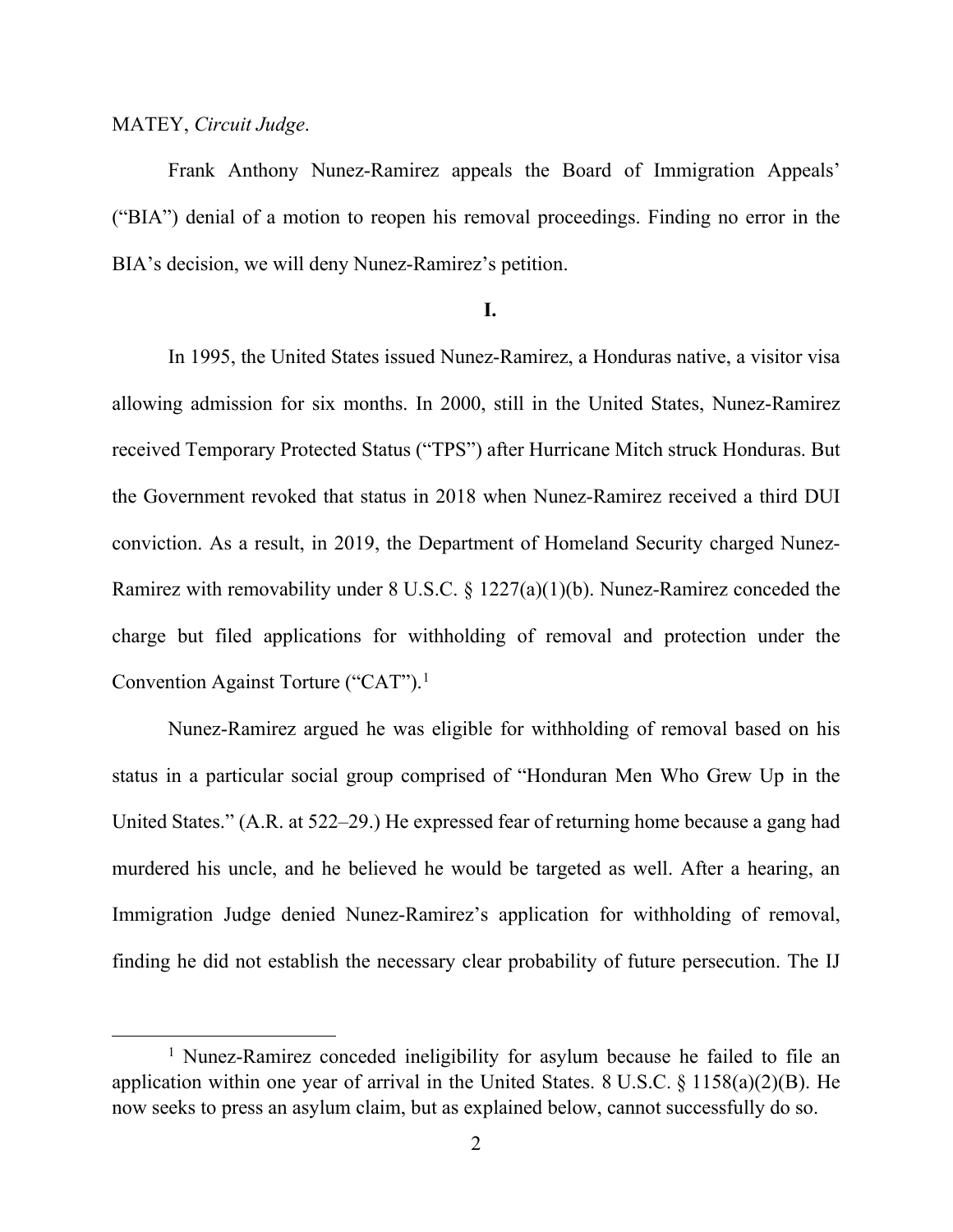also found Nunez-Ramirez's alleged particular social group was not legally cognizable because it lacked "discrete and definable boundaries." (A.R. at 424.) Finally, the IJ denied his CAT claim, finding that Nunez-Ramirez did not prove likely torture in Honduras. The BIA affirmed the IJ's rulings and dismissed Nunez-Ramirez's appeal.

In 2021, Nunez-Ramirez moved to reopen his case citing deficiencies in his hearing. He also proposed a new particular social group: "family members of victims of gang murders." (A.R. at 82–89.) Finally, he moved to retract his asylum concession, arguing he remained eligible for relief. The BIA denied the motion, concluding the asylum claim waived and, in any event, unsupported by new facts. The BIA also declined to consider his new particular social group, as it was not advanced before the IJ. And the BIA rejected his due process claim, finding a failure to establish substantial prejudice. Seeing no grounds to disturb those decisions, we will deny this petition for review.<sup>2</sup>

#### **II.**

Motions to reopen are "disfavored," *I.N.S. v. Doherty*, 502 U.S. 314, 323 (1992), and the movant faces the "heavy burden," *I.N.S. v. Abudu*, 485 U.S. 94, 110 (1988), of showing that new evidence "would likely change the result in the case." *Matter of Coelho*, 20 I. & N. Dec. 464, 473 (BIA 1992). The motion must "state the new facts that will be proven . . . and [the motion] shall be supported by affidavits or other evidentiary material." 8 U.S.C. § 1229a(c)(7)(B). And the motion "shall not be granted" unless the proffered evidence is "material and was not available and could not have been discovered or

<sup>&</sup>lt;sup>2</sup> The BIA had jurisdiction under 8 C.F.R.  $\S$  1003.2 and we have jurisdiction under 8 U.S.C. § 1252(a).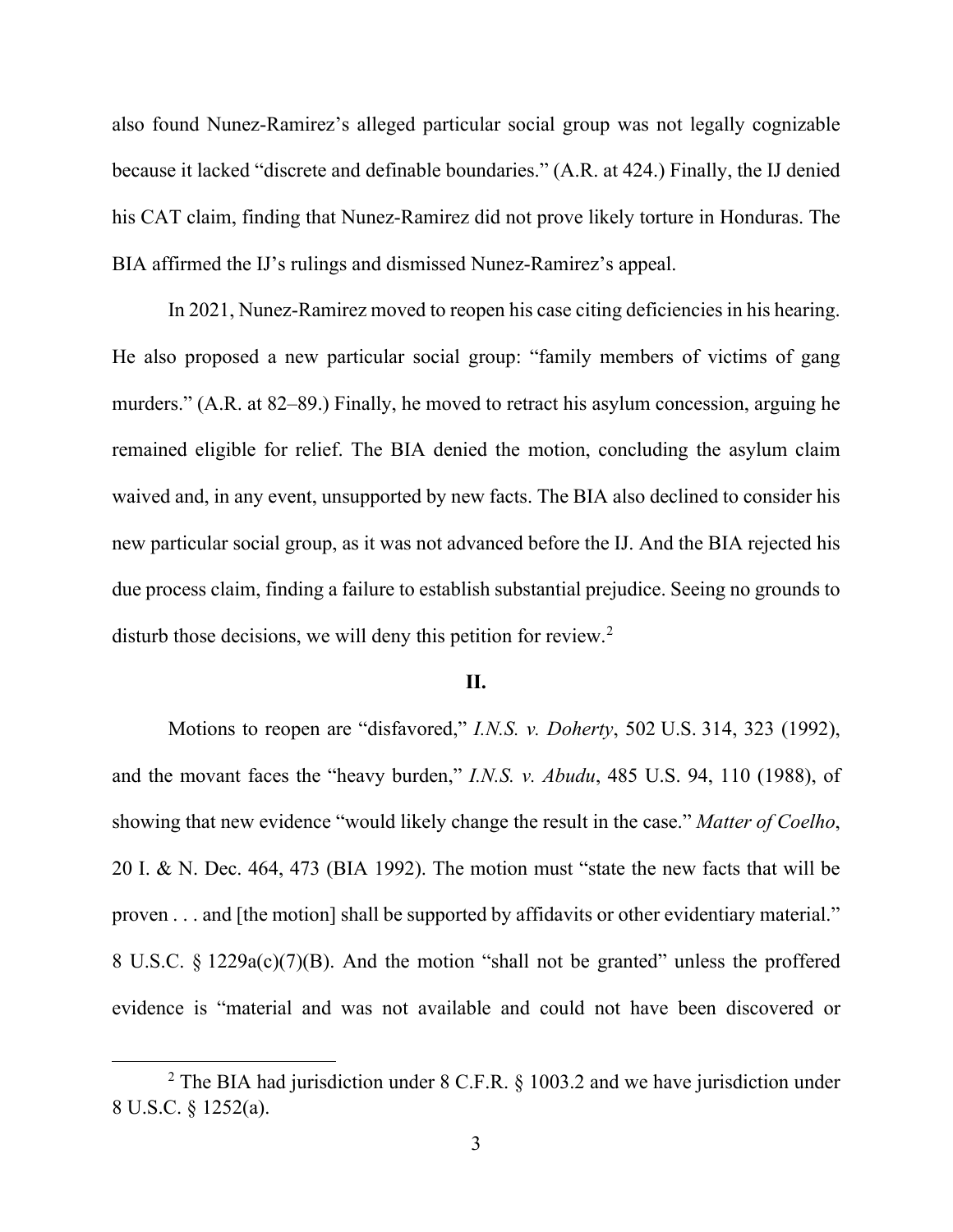presented at the former hearing." 8 C.F.R. § 1003.2(c)(1). Consistent with these standards, we review the BIA's denial of a motion to reopen for an abuse of discretion and will not disturb that decision unless it is arbitrary, irrational, or contrary to law. *Liem v. Att'y Gen.*, 921 F.3d 388, 395 (3d Cir. 2019). We review legal questions de novo and factual findings for substantial evidence. *Darby v. Att'y Gen.*, 1 F.4th 151, 159 (3d Cir. 2021).

#### **A. Due Process**

To show insufficient due process, Nunez-Ramirez must establish that he was "prevented from reasonably presenting his case." *Uspango v. Ashcroft*, 289 F.3d 226, 231 (3d Cir. 2002) (internal quotation marks omitted). Nunez-Ramirez argues that his mother's testimony required help from an interpreter to "fully explain the situation in Honduras regarding her brother's murder." (Opening Br. at 14.) He pairs this argument with expert reports purporting to show dangerous country conditions and the importance of the family in Honduran culture. Both are insufficient.

First, while Ms. Ramirez's expanded testimony might provide some extra details about gang activity, the scope of gang violence in Honduras was well-covered at the hearing. Indeed, Nunez-Ramirez testified about his fears and the dangers in Honduras. Second, Ms. Ramirez, even without a translator, testified that gangs may target Nunez-Ramirez, and a written statement reiterated that point. As did a written statement by Nunez-Ramirez's grandmother. All of which shows the absence of an interpreter did not prevent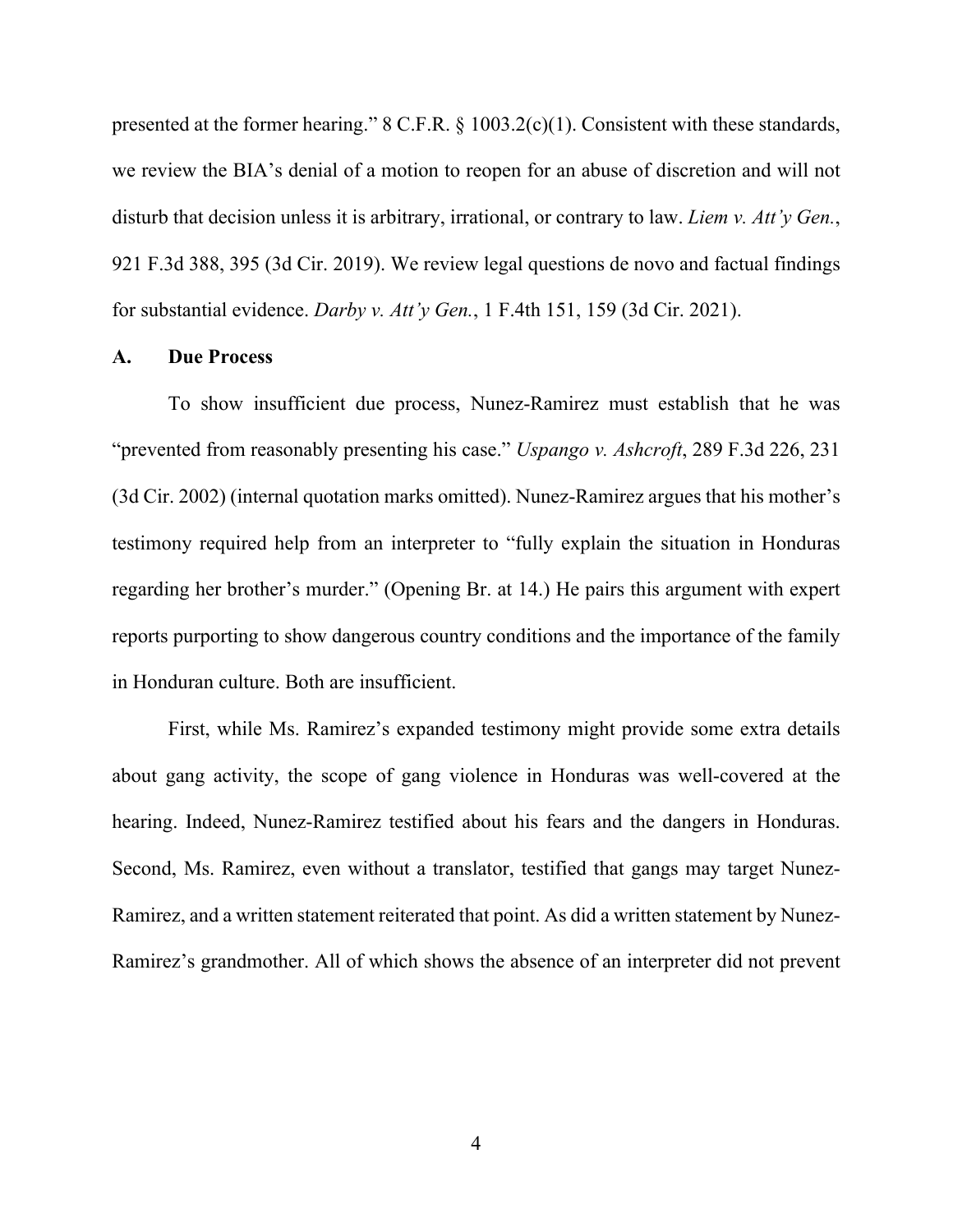Nunez-Ramirez from reasonably presenting his case and cannot ground a due process claim. 3

Nor can Nunez-Ramirez show "a reasonable likelihood that the result would have been different." *United States v. Charleswell*, 456 F.3d 347, 362 (3d Cir. 2006). The IJ denied Nunez-Ramirez's application for withholding in part because his proposed particular social group lacked "discrete and definable boundaries." (A.R. at 424.) That dispositive finding remains even if Ms. Ramirez testified with a translator.<sup>4</sup>

### **B. Asylum**

An asylum application must normally be filed within one year of entering the United States, but that deadline may be extended if the applicant "maintained Temporary Protected Status . . . until a reasonable period before the filing of the asylum application." 8 C.F.R. § 208.4(a)(2), (5)(iv). Nunez-Ramirez maintained his TPS for eighteen years, until it was revoked in 2018 after his third DUI conviction. Nunez-Ramirez, through counsel, did not make an asylum claim or assert an exception to the one-year limitation. The BIA did not abuse its discretion in declining to consider an argument that could have been made in previous proceedings. *See* 8 C.F.R. § 1003.2(c)(1).

<sup>3</sup> *B.C. v. Att'y Gen.*, 12 F.4th 306 (3d Cir. 2021) does not alter that conclusion. *B.C.* concerned a pro se petitioner facing deportation, not a witness called by counsel. A witness who Nunez-Ramirez's counsel stated was "competent" to testify in English. (A.R. at 452.) And *B.C.* recognized the need to show prejudice from an alleged agency error. 12 F.4th at 318. Nunez-Ramirez has not, because the BIA's denial rested in part on his inadequate proposed social group.

<sup>4</sup> Nunez-Ramirez proposes a new social group, but he offers no previously unavailable evidence that supports this changed theory on appeal.